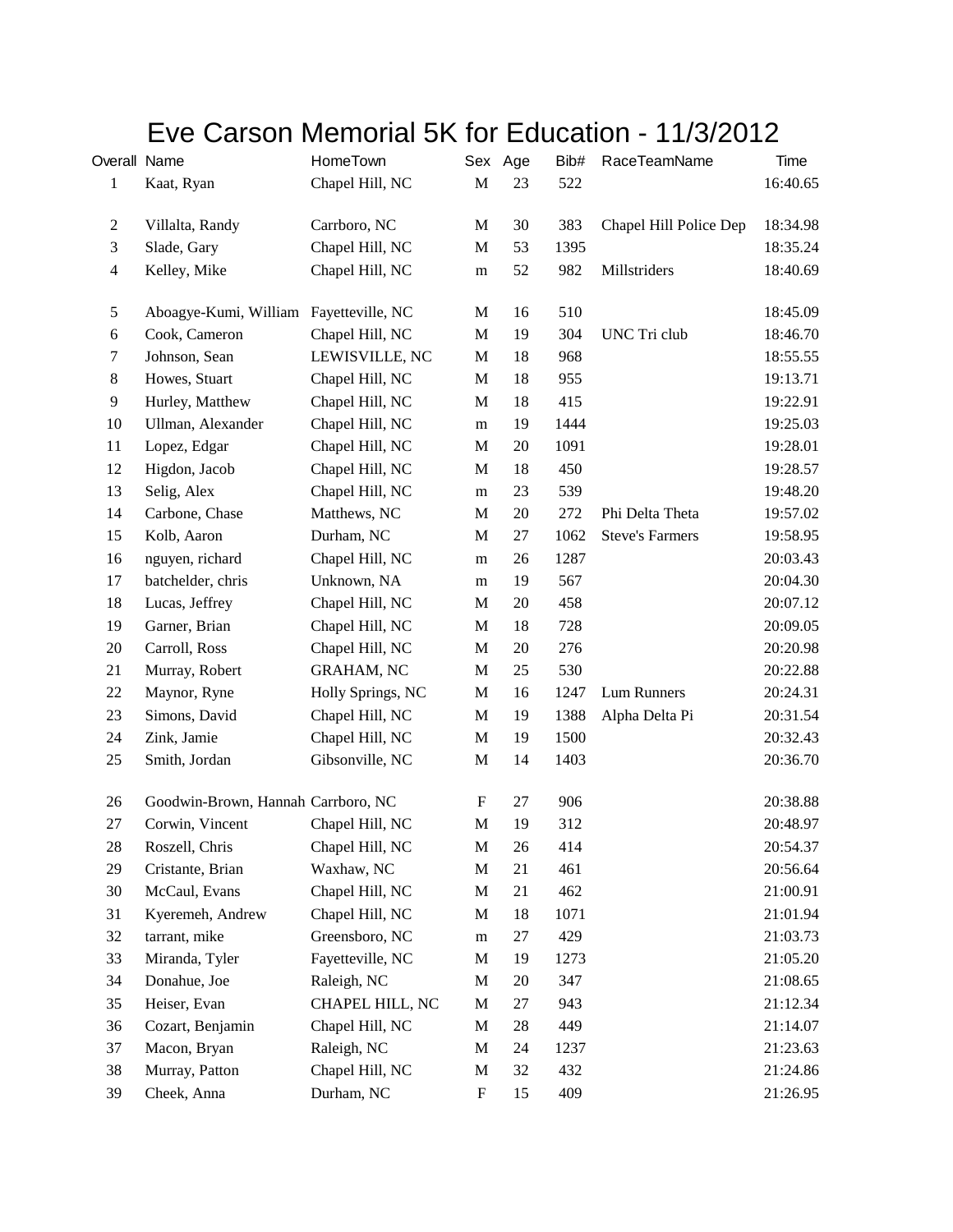| 40     | Cook, Meredith       | Raleigh, NC       | ${\bf F}$                 | 19     | 305  | Delta Delta Delta          | 21:28.13 |
|--------|----------------------|-------------------|---------------------------|--------|------|----------------------------|----------|
| 41     | Goehring, Lee        | McLean, VA        | $\mathbf M$               | 21     | 902  | Phi Delta Theta            | 21:29.98 |
| 42     | Lynn, Tyler          | Cary, NC          | $\mathbf M$               | 19     | 1236 |                            | 21:32.62 |
| 43     | Schossow, Clay       | Chapel Hill, NC   | $\mathbf M$               | 26     | 1367 |                            | 21:33.05 |
| 44     | Bastida, Jason       | New Hyde Park, NY | M                         | 21     | 230  |                            | 21:35.40 |
| 45     | Cherry, Joseph       | Greenville, NC    | $\mathbf M$               | 19     | 293  | Phi Delta Theta            | 21:41.34 |
| 46     | Triplett, Robert     | Chapel Hill, NC   | M                         | 18     | 1440 |                            | 21:42.45 |
| 47     | bertrand, todd       | Durham, NC        | m                         | 31     | 479  |                            | 21:43.62 |
| 48     | Feingold, Steven     | Raleigh, NC       | $\mathbf M$               | 25     | 702  |                            | 21:43.94 |
| 49     | Jones, Samuel        | Chapel Hill, NC   | M                         | 20     | 366  | Beta Theta Pi              | 21:44.59 |
| 50     | williams, randall    | Raleigh, NC       | $\mathbf M$               | 55     | 386  | <b>Steve's Farmers</b>     | 21:46.45 |
| 51     | Griffin, Jessica     | Chapel Hill, NC   | F                         | 21     | 919  | <b>UNC Women's Lacross</b> | 21:55.83 |
| 52     | Jones, Robert        | Chapel Hill, NC   | M                         | 21     | 365  | Beta Theta Pi              | 22:07.81 |
| 53     | Thompson, Todd       | Albemarle, NC     | M                         | 19     | 1434 |                            | 22:12.69 |
| 54     | Carlstein, Joseph    | Chapel Hill, NC   | $\mathbf M$               | 16     | 519  |                            | 22:16.20 |
| 55     | Bryant, Herbie       | Southport, NC     | M                         | 43     | 268  |                            | 22:16.97 |
| 56     | Binz, NIck           | Holly Springs, NC | M                         | 19     | 241  |                            | 22:19.96 |
| 57     | Pitofsky, Jackson    | Raleigh, NC       | M                         | $20\,$ | 441  |                            | 22:22.20 |
| 58     | Titcomb, Georgia     | Chapel Hill, NC   | $\boldsymbol{\mathrm{F}}$ | 21     | 1436 |                            | 22:22.40 |
| 59     | Frederick, Jared     | Tomball, TX       | M                         | 19     | 417  |                            | 22:25.61 |
| 60     | Preyer, Joanie       | Chapel Hill, NC   | $\mathbf F$               | 43     | 405  |                            | 22:27.78 |
| 61     | Sergesketter, Amanda | Chapel Hill, NC   | $\mathbf F$               | 19     | 1377 |                            | 22:31.92 |
| 62     | Erdrich, Sean        | Smithfield, NC    | $\mathbf M$               | 20     | 697  |                            | 22:35.81 |
| 63     | Bonder, Daniel       | Carrboro, NC      | $\mathbf M$               | 25     | 490  |                            | 22:36.72 |
| 64     | Murungi, Mwiti       | Mandeville, LA    | M                         | 21     | 1280 |                            | 22:37.08 |
| 65     | Prince, Natalie      | Chapel Hill, NC   | $\boldsymbol{\mathrm{F}}$ | 21     | 531  |                            | 22:38.00 |
| 66     | Roach, Garrett       | Chapel Hill, NC   | M                         | 27     | 1346 |                            | 22:39.49 |
| 67     | Resnick, Sam         | Chapel Hill, NC   | M                         | 19     | 1342 |                            | 22:40.09 |
| 68     | Garbin, Steven       | Unknown, NA       | M                         | 22     | 520  |                            | 22:43.49 |
| 69     | Carter, Michael      | Cary, NC          | $\mathbf M$               | 48     | 279  |                            | 22:43.87 |
| $70\,$ | Kleissler, Matt      | Chapel Hill, NC   | M                         | 18     | 992  |                            | 22:46.97 |
| 71     | Kichler, Lance       | Durham, NC        | M                         | 25     | 986  |                            | 22:50.18 |
| 72     | Lowery, Caroline     | Chapel Hill, NC   | $\boldsymbol{\mathrm{F}}$ | 18     | 1094 | Kappa Delta                | 22:54.65 |
| 73     | Patel, Viraj         | Chapel Hill, NC   | M                         | 19     | 1303 |                            | 22:56.22 |
| 74     | Bray, Joe            | Carrboro, NC      | M                         | 62     | 256  |                            | 22:57.68 |
| 75     | Kern, Michelle       | winston-salem, nc | $\boldsymbol{\mathrm{F}}$ | 20     | 984  |                            | 23:00.55 |
| 76     | McKnight, Brent      | Chapel Hill, NC   | M                         | 18     | 507  |                            | 23:01.97 |
| 77     | Thornburg, Michael   | Chapel Hill, NC   | M                         | 20     | 1435 |                            | 23:06.56 |
| 78     | Bettcher, Morgan     | Chapel Hill, NC   | M                         | 20     | 511  |                            | 23:10.95 |
| 79     | Wilson, David        | Chapel Hill, NC   | M                         | 22     | 492  |                            | 23:13.36 |
| 80     | wang, max            | Jamestown, NC     | m                         | 20     | 540  |                            | 23:14.37 |
| 81     | Wampole, Mark        | Hillsborough, NC  | M                         | 45     | 1456 |                            | 23:15.60 |
| 82     | spector, daniel      | Chapel Hill, NC   | m                         | 21     | 1410 |                            | 23:18.70 |
| 83     | Anderson, Allen      | Chapel Hill, NC   | ${\rm m}$                 | 61     | 419  |                            | 23:19.35 |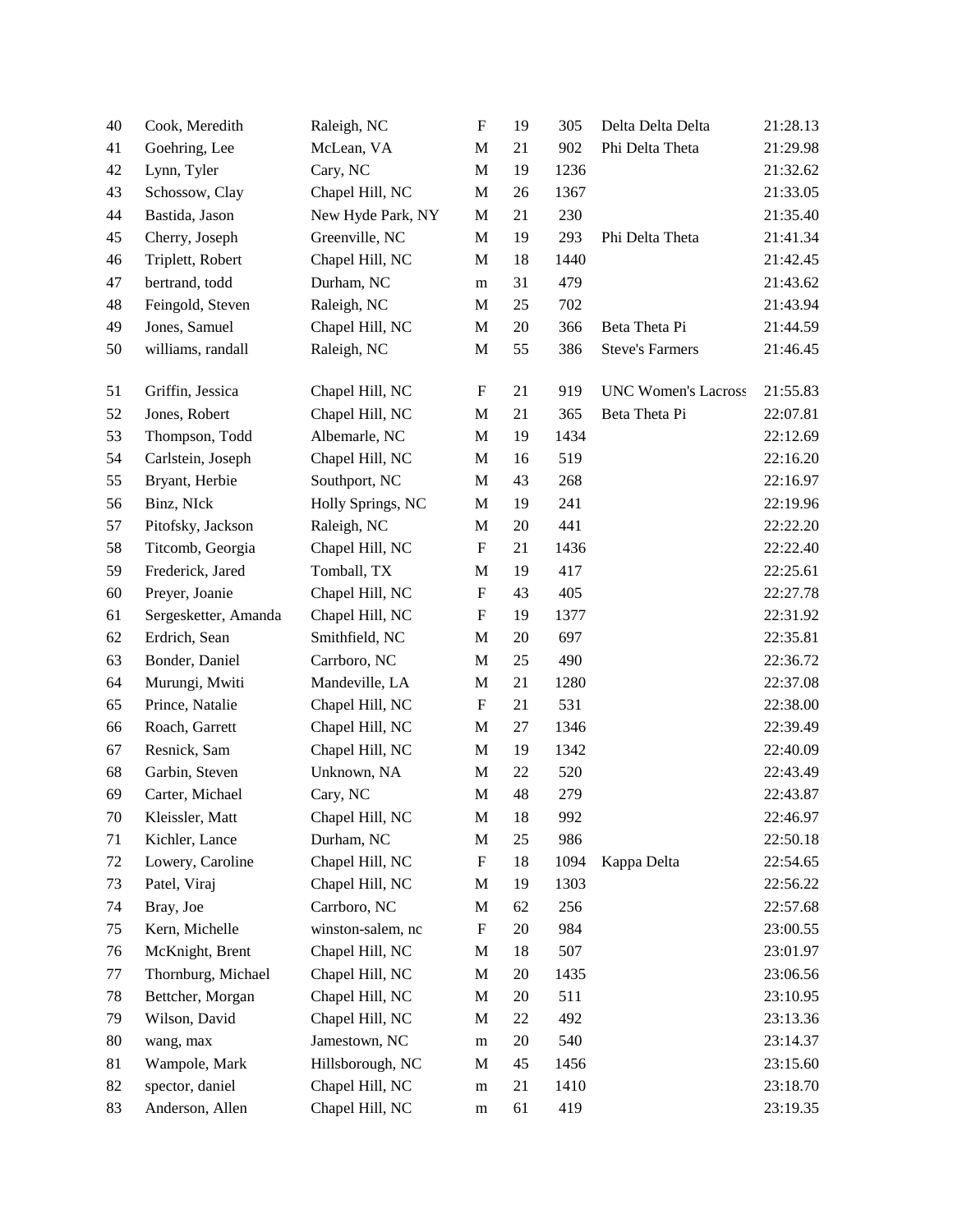| 84  | Dixon, Jennifer        | Durham, NC             | ${\bf F}$                 | 27 | 357  |                        | 23:21.20 |
|-----|------------------------|------------------------|---------------------------|----|------|------------------------|----------|
| 85  | Reebye, Uday           | Durham, NC             | $\mathbf M$               | 38 | 1339 | <b>TiC RUN</b>         | 23:21.38 |
| 86  | Rao, Sarada            | Chapel Hill, NC        | $\boldsymbol{\mathrm{F}}$ | 28 | 1336 |                        | 23:27.62 |
| 87  | Smith, Elizabeth       | Atlanta, GA            | $\mathbf F$               | 22 | 1401 | Kappa Delta            | 23:35.41 |
| 88  | Smith, Catherine       | Atlanta, GA            | $\boldsymbol{\mathrm{F}}$ | 19 | 1399 | Kappa Delta            | 23:35.54 |
| 89  | Gratto, Nick           | Chapel Hill, NC        | M                         | 19 | 914  | Lambda Chi Alpha       | 23:50.07 |
| 90  | <b>BIGELOW, REGAN</b>  | Haw River, NC          | $\mathbf F$               | 33 | 240  |                        | 23:51.43 |
| 91  | singsank, kara         | Chapel Hill, NC        | $\mathbf f$               | 21 | 1393 |                        | 23:53.70 |
| 92  | McClure, William       | Chapel Hill, NC        | M                         | 11 | 376  | Pacers                 | 23:54.10 |
| 93  | Robinson, Nicolas      | Chapel Hill, NC        | $\mathbf M$               | 48 | 1352 |                        | 23:54.27 |
| 94  | Bellman, Jon           | DURHAM, NC             | $\mathbf M$               | 49 | 418  |                        | 23:54.56 |
| 95  | Armstrong, Mike        | Chapel Hill, NC        | M                         | 53 | 219  |                        | 23:59.52 |
| 96  | Carson, Andrew         | athens, GA             | $\mathbf M$               | 25 | 277  |                        | 24:01.32 |
| 97  | Lowman, Macon          | Chapel Hill, NC        | ${\bf F}$                 | 27 | 1095 |                        | 24:04.57 |
| 98  | stockton, katie        | Winston-Salem, NC      | $\mathbf f$               | 21 | 403  |                        | 24:06.67 |
| 99  | Bethke, Bernard        | Silver Spring, MD      | M                         | 58 | 239  |                        | 24:07.23 |
| 100 | powell, helen          | Chapel Hill, NC        | $\mathbf f$               | 20 | 467  |                        | 24:09.49 |
| 101 | Johnson, Dave          | Smithfield, NC         | $\mathbf M$               | 49 | 965  |                        | 24:14.13 |
| 102 | Whitaker, Tony         | Hillsborough, NC       | M                         | 50 | 1472 |                        | 24:18.01 |
| 103 | Koester, Jenna         | Chapel Hill, NC        | $\boldsymbol{\mathrm{F}}$ | 20 | 434  |                        | 24:18.89 |
| 104 | Isaac, Michael         | CARY, NC               | M                         | 29 | 958  |                        | 24:19.20 |
| 105 | Larson, Jennifer       | Durham, NC             | $\mathbf F$               | 35 | 1076 |                        | 24:21.30 |
| 106 | Gamboa, David          | DURHAM, NC             | $\mathbf M$               | 33 | 476  |                        | 24:21.95 |
| 107 | Smith, Kevin           | Cary, NC               | $\mathbf M$               | 14 | 1404 | Green Hope XC          | 24:22.15 |
| 108 | Haddon, Tyler          | Cary, NC               | $\mathbf M$               | 14 | 929  |                        | 24:22.22 |
| 109 | Jacobson, Steven       | Raleigh, NC            | M                         | 50 | 963  |                        | 24:24.58 |
| 110 | SULLIVAN, LAUREN       | Durham, NC             | $\mathbf F$               | 21 | 1424 | <b>TiC RUN</b>         | 24:24.72 |
| 111 | Wagner, William        | Cary, NC               | $\mathbf M$               | 66 | 536  |                        | 24:28.14 |
| 112 | Nelson, Scott          | Tampa, FL              | M                         | 19 | 1284 |                        | 24:30.66 |
| 113 | Mahony, William        | DURHAM, NC             | $\mathbf M$               | 63 | 453  |                        | 24:31.38 |
| 114 | Rotenberry, Mark       | Chapel Hill, NC        | $\mathbf M$               | 53 | 1357 |                        | 24:34.53 |
| 115 | osborn, judy           | Charlotte NC 28209, NC | F                         | 59 | 1291 |                        | 24:36.32 |
| 116 | Mazzocchi, Jay         | Chapel Hill, NC        | $\mathbf M$               | 53 | 1248 |                        | 24:38.22 |
| 117 | Paulovits, Zach        | CARY, NC               | $\mathbf M$               | 38 | 1310 |                        | 24:39.95 |
| 118 | Carroll, Christopher   | Cary, NC               | $\mathbf M$               | 21 | 275  |                        | 24:48.65 |
| 119 | Padmanabhan, Siddharth | Chapel Hill, NC        | M                         | 23 | 1297 |                        | 24:52.48 |
| 120 | Smith, Damien          | Morrisville, NC        | $\mathbf M$               | 38 | 1400 | Spartan Fit Club       | 24:53.75 |
| 121 | Davidian, Dave         | Durham, NC             | M                         | 42 | 402  |                        | 24:58.46 |
| 122 | Glover, Brittney       | Chapel Hill, NC        | F                         | 20 | 475  |                        | 24:59.85 |
| 123 | Dozier, Keith          | <b>GRAHAM, NC</b>      | M                         | 47 | 351  |                        | 25:00.46 |
| 124 | Kretchmar, Jennifer    | Carrboro, NC           | ${\bf F}$                 | 40 | 1067 | <b>Steve's Farmers</b> | 25:04.21 |
| 125 | braaaten, emily        | Unknown, NA            | $\mathbf f$               | 21 | 566  |                        | 25:05.24 |
| 126 | Hounshell, Katie       | Raleigh, NC            | $\mathbf F$               | 22 | 952  |                        | 25:05.63 |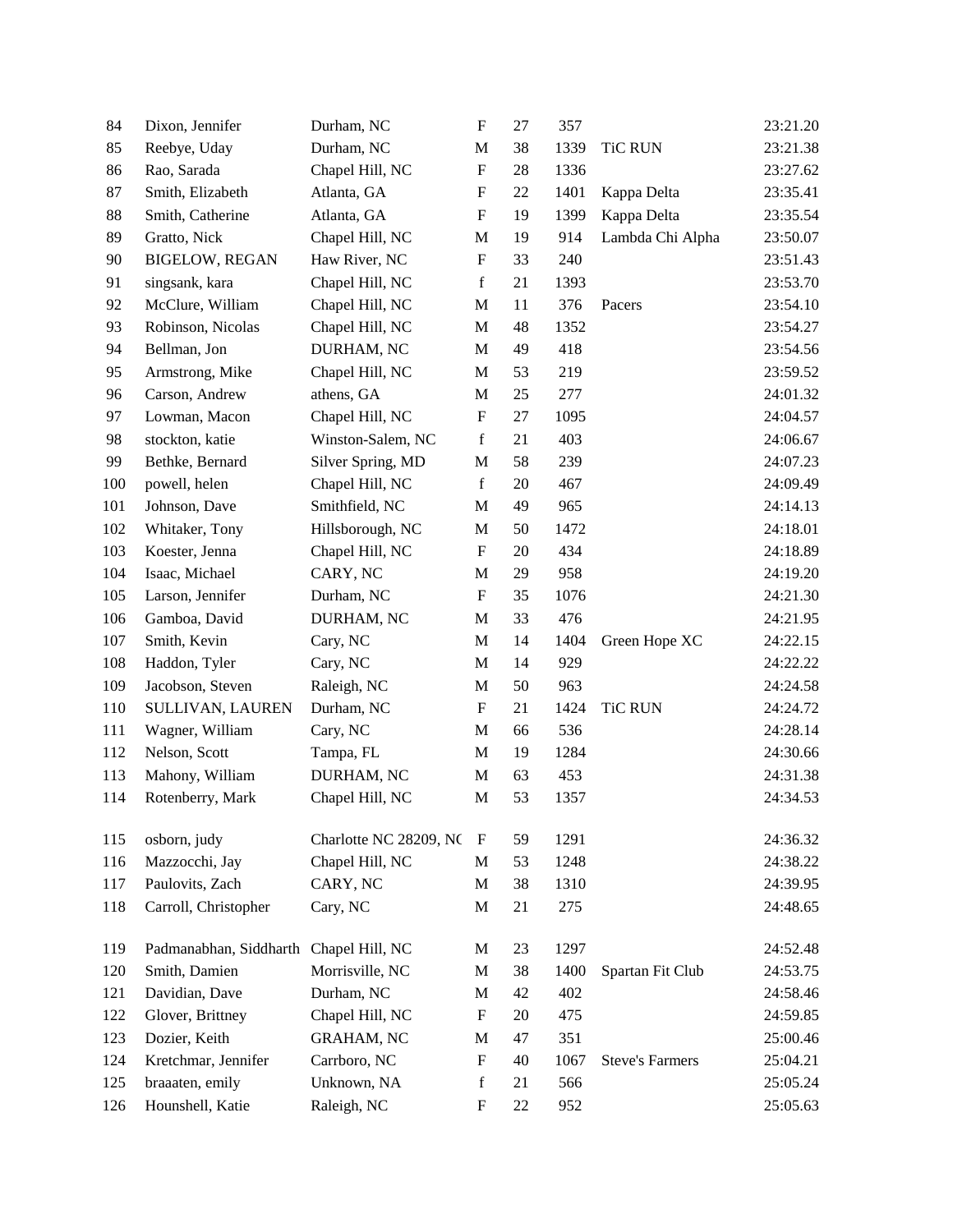| 127 | Yip, Gregory          | Durham, NC            | M                         | 27 | 1494 |                            | 25:05.98 |
|-----|-----------------------|-----------------------|---------------------------|----|------|----------------------------|----------|
| 128 | Waite, Courtney       | Chapel Hill, NC       | F                         | 19 | 1451 | <b>UNC Women's Lacross</b> | 25:06.97 |
| 129 | Anderson, Clare       | Chapel Hill, NC       | $\boldsymbol{\mathrm{F}}$ | 20 | 209  | Zeta Tau Alpha             | 25:07.33 |
| 130 | williams, elizabeth   | Raleigh, NC           | f                         | 51 | 1479 | <b>Steve's Farmers</b>     | 25:08.25 |
| 131 | Legg, Ashley          | CARY, NC              | $\boldsymbol{\mathrm{F}}$ | 27 | 1080 |                            | 25:08.83 |
| 132 | Gonzalez Pena, Tita   | Chapel Hill, NC       | $\boldsymbol{\mathrm{F}}$ | 18 | 904  | Kappa Delta                | 25:09.15 |
| 133 | Kanoy, Carolyn        | winston-salem, nc     | F                         | 59 | 977  |                            | 25:13.66 |
| 134 | clarke, al            | athens, GA            | M                         | 55 | 297  |                            | 25:31.53 |
| 135 | Tarantino, Lisa       | Chapel Hill, NC       | $\boldsymbol{\mathrm{F}}$ | 45 | 456  |                            | 25:34.09 |
| 136 | Creaghan, Geoff       | Hillsborough, NC      | $\mathbf M$               | 48 | 318  |                            | 25:34.91 |
| 137 | belitsky, catherine   | Carrboro, NC          | $\mathbf f$               | 48 | 437  |                            | 25:37.02 |
| 138 | Balch, Graydon        | Morehead City, NC     | M                         | 19 | 223  |                            | 25:38.04 |
| 139 | Baum, Patty           | Chapel Hill, NC       | $\boldsymbol{\mathrm{F}}$ | 27 | 233  | <b>Steve's Farmers</b>     | 25:38.21 |
| 140 | Merrill, Madeline     | Chapel Hill, NC       | F                         | 21 | 1266 | Delta Delta Delta          | 25:40.22 |
| 141 | Stanford, Billy       | Carrboro, NC          | M                         | 25 | 1413 |                            | 25:47.87 |
| 142 | Veazey, Claire        | Chapel Hill, NC       | $\boldsymbol{\mathrm{F}}$ | 21 | 1449 |                            | 25:48.00 |
| 143 | DeSalva, Carol        | Redding, CT           | $\boldsymbol{\mathrm{F}}$ | 18 | 339  | Phi Mu                     | 25:48.16 |
| 144 | Scott, Lauren         | Wilmington, NC        | $\boldsymbol{\mathrm{F}}$ | 19 | 1372 |                            | 25:50.03 |
| 145 | Cherkur, Sruthi       | Carrboro, NC          | $\boldsymbol{\mathrm{F}}$ | 21 | 292  |                            | 25:51.10 |
| 146 | Afify, Hannah         | Chapel Hill, NC       | $\boldsymbol{\mathrm{F}}$ | 20 | 140  |                            | 25:52.73 |
| 147 | Benjumea, Darrin      | Chapel Hill, NC       | M                         | 19 | 237  |                            | 25:59.63 |
| 148 | Luck, Mitchell        | Durham, NC            | M                         | 39 | 1098 | <b>TiC RUN</b>             | 26:01.51 |
| 149 | reebye, laura         | Durham, NC            | $\boldsymbol{\mathrm{F}}$ | 39 | 1338 | <b>TiC RUN</b>             | 26:01.58 |
| 150 | Whisenant, Alison     | Chapel Hill, NC       | F                         | 22 | 493  |                            | 26:04.77 |
| 151 | Saunders, Chelsey     | Raleigh, NC           | F                         | 27 | 1365 |                            | 26:05.05 |
| 152 | malck, paula          | Unknown, NA           | $\mathbf f$               | 50 | 532  |                            | 26:06.41 |
| 153 | Mazzocchi, Mary Clare | Chapel Hill, NC       | F                         | 19 | 1249 |                            | 26:06.59 |
| 154 | Cardwell, Brent       | Fuquay-Varina, NC     | M                         | 41 | 406  |                            | 26:09.39 |
| 155 | Murray, Miranda       | Chapel Hill, NC       | F                         | 22 | 1279 |                            | 26:14.01 |
| 156 | Newman, Ryan          | Raleigh, NC           | $\mathbf M$               | 22 | 494  |                            | 26:15.27 |
| 157 | carter, heidi         | Durham, NC            | $\mathbf f$               | 51 | 562  |                            | 26:17.90 |
| 158 | Box, Alexandra        | Chapel Hill, NC       | F                         | 21 | 495  |                            | 26:19.04 |
| 159 | hartsell, catherine   | Hillsborough, NC      | ${\bf F}$                 | 25 | 935  |                            | 26:19.04 |
| 160 | McClure, Elizabeth    | Chapel Hill, NC       | F                         | 44 | 375  | Pacers                     | 26:26.57 |
| 161 | Brantley, Steven      | Chapel Hill, NC       | M                         | 20 | 440  |                            | 26:28.98 |
| 162 | Katt, Bill            | Carrboro, NC          | M                         | 33 | 438  |                            | 26:33.29 |
| 163 | Bloomfield, Peter     | Raleigh, NC           | M                         | 66 | 245  | Wolfpacker                 | 26:34.31 |
| 164 | Graham, Dalton        | Chapel Hill, NC       | $\mathbf M$               | 9  | 912  |                            | 26:34.36 |
| 165 | east, laurie          | Yanceyville, NC       | M                         | 70 | 355  |                            | 26:35.44 |
| 166 | Chandler, Ted         | <b>BURLINGTON, NC</b> | M                         | 52 | 289  |                            | 26:37.43 |
| 167 | Carlstein, Ed         | Chapel Hill, NC       | $\mathbf M$               | 54 | 523  |                            | 26:38.86 |
| 168 | Stevens, Tina         | Chapel Hill, NC       | F                         | 37 | 487  |                            | 26:39.38 |
| 169 | Graham, Vann          | Chapel Hill, NC       | M                         | 41 | 913  |                            | 26:39.49 |
| 170 | Martz, Teresa         | Chapel Hill, NC       | F                         | 19 | 1243 |                            | 26:39.70 |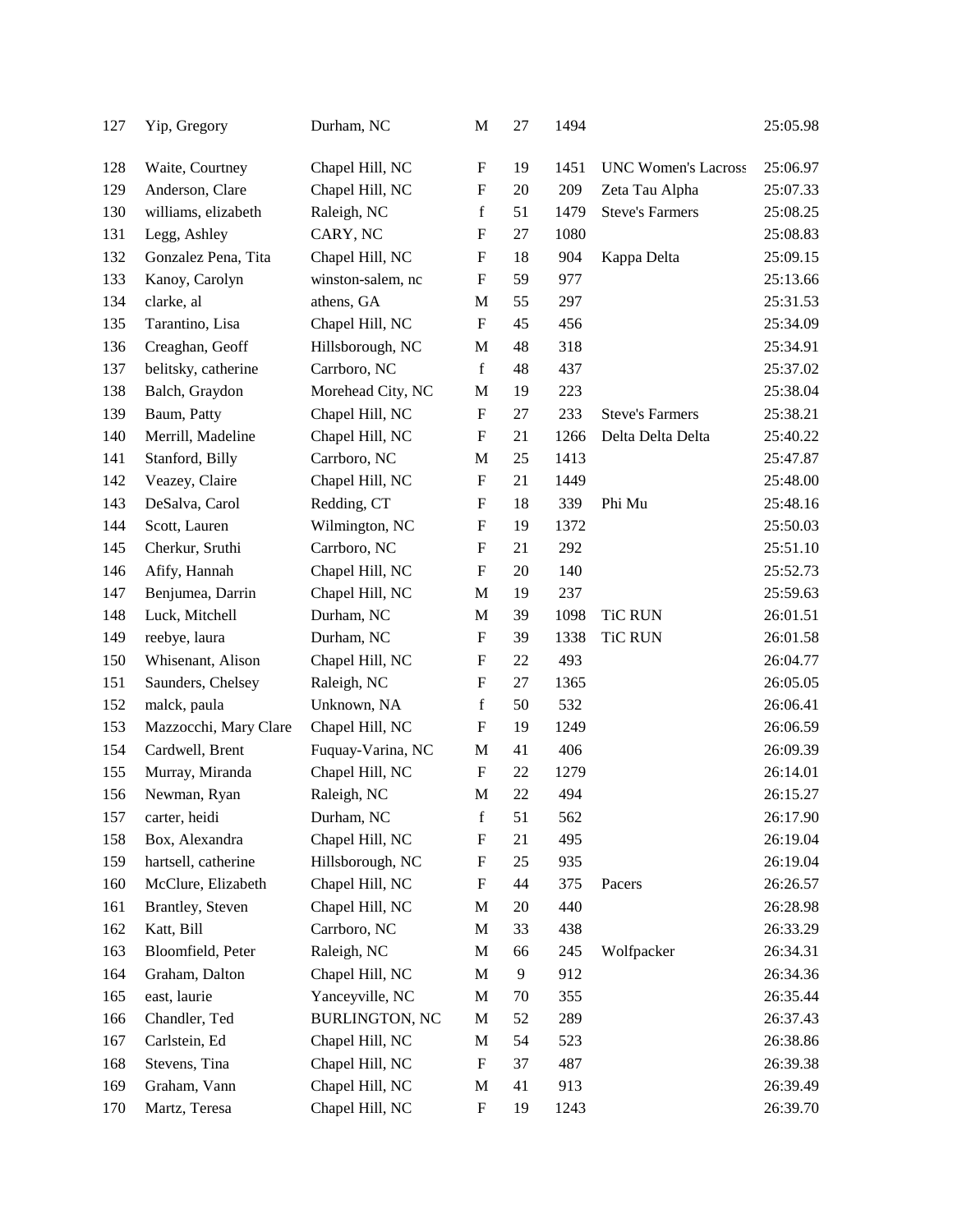| 171     | Sellers, Rob                        | Chapel Hill, NC        | M                         | 26 | 1376 |                        | 26:43.57 |
|---------|-------------------------------------|------------------------|---------------------------|----|------|------------------------|----------|
| 172     | Simmons, Elizabeth                  | Norcross, NC           | $\boldsymbol{\mathrm{F}}$ | 26 | 1386 |                        | 26:43.89 |
| 173     | Evans, Lillian                      | Chapel Hill, NC        | $\boldsymbol{\mathrm{F}}$ | 19 | 699  |                        | 26:45.50 |
| 174     | Orr, Wilson                         | Chapel Hill, NC        | M                         | 20 | 1289 |                        | 26:46.09 |
| 175     | Orr, Caroline                       | Chapel Hill, NC        | ${\bf F}$                 | 19 | 416  |                        | 26:46.12 |
| 176     | Sykes, Sam                          | DURHAM, NC             | M                         | 19 | 1429 |                        | 26:47.98 |
| 177     | London, Elise                       | Chapel Hill, NC        | ${\bf F}$                 | 35 | 1090 |                        | 26:53.50 |
| 178     | Aceituno Castaneda, Migu Durham, NC |                        | M                         | 33 | 518  |                        | 26:55.05 |
| 179     | Joiner, Austin                      | Cary, NC               | M                         | 15 | 970  |                        | 26:57.88 |
| 180     | Overcarsh, Emily                    | Chapel Hill, NC        | ${\bf F}$                 | 19 | 1292 |                        | 26:59.99 |
| 181     | Harver, Emma                        | Chapel Hill, NC        | $\boldsymbol{\mathrm{F}}$ | 21 | 936  |                        | 27:02.20 |
| 182     | proctor, jocelyn                    | Chapel Hill, NC        | $\boldsymbol{\mathrm{F}}$ | 19 | 1330 |                        | 27:05.27 |
| 183     | Parrish, Lauren                     | Durham, NC             | $\boldsymbol{\mathrm{F}}$ | 26 | 1302 | <b>Steve's Farmers</b> | 27:05.53 |
| 184     | Stephens, Caroline                  | Chapel Hill, NC        | $\boldsymbol{\mathrm{F}}$ | 21 | 435  |                        | 27:06.16 |
| 185     | Lyden, Caitlin                      | Chapel Hill, NC        | ${\bf F}$                 | 18 | 1100 |                        | 27:06.33 |
| 186     | Lance, Thea                         | Chapel Hill, NC        | $\boldsymbol{\mathrm{F}}$ | 15 | 439  |                        | 27:06.51 |
| 187     | Puleo, Blair                        | Chapel Hill, NC        | $\boldsymbol{\mathrm{F}}$ | 20 | 459  |                        | 27:09.68 |
| 188     | Stilwell, Allison                   | Wrightsville Beach, NC | $\mathbf{F}$              | 20 | 1417 |                        | 27:11.29 |
| 189     | Walker, Anna                        | Durham, NC             | F                         | 34 | 1453 | Pi Beta Phi            | 27:11.35 |
| 190     | Fox, Leslie                         | Carrboro, NC           | $\mathbf F$               | 40 | 719  |                        | 27:12.02 |
| 191     | Denton, Rodney                      | Raleigh, NC            | M                         | 30 | 356  |                        | 27:12.89 |
| 192     | Avramidis, Rena                     | Chapel Hill, NC        | $\boldsymbol{\mathrm{F}}$ | 21 | 452  |                        | 27:18.66 |
| 193     | Watters, Christine                  | Chapel Hill, NC        | $\boldsymbol{\mathrm{F}}$ | 45 | 1458 |                        | 27:19.93 |
| 194     | Kolbinsky, Anna                     | Durham, NC             | $\boldsymbol{\mathrm{F}}$ | 33 | 1064 |                        | 27:20.26 |
| 195     | Fefer, Elizabeth                    | Morrisville, NC        | $\boldsymbol{\mathrm{F}}$ | 32 | 701  |                        | 27:24.66 |
| 196     | Robbins, Mary                       | Durham, NC             | F                         | 28 | 528  |                        | 27:25.51 |
| 197     | Goto, Michelle                      | Chapel Hill, NC        | $\boldsymbol{\mathrm{F}}$ | 19 | 908  |                        | 27:25.58 |
| 198     | Wisniewski, Matt                    | Chapel Hill, NC        | M                         | 28 | 496  |                        | 27:25.61 |
| 199     | Sykes, Grace                        | DURHAM, NC             | ${\bf F}$                 | 21 | 1428 |                        | 27:25.80 |
| $200\,$ | Frey, Keaten                        | Chapel Hill, NC        | $\boldsymbol{\mathrm{F}}$ | 19 | 724  | Chi Omega              | 27:26.25 |
| 201     | Kupsh, Allison                      | Charlotte, NC          | F                         | 20 | 1070 |                        | 27:27.66 |
| 202     | Cooper, Lindsay                     | Chapel Hill, NC        | $\boldsymbol{\mathrm{F}}$ | 20 | 308  |                        | 27:28.41 |
| 203     | Rogers, Danielle                    | Chapel Hill, NC        | $\boldsymbol{\mathrm{F}}$ | 20 | 489  |                        | 27:28.71 |
| 204     | Williams, Rachel                    | Chapel Hill, NC        | $\boldsymbol{F}$          | 21 | 1483 |                        | 27:30.41 |
| 205     | Williams, Collin                    | Chapel Hill, NC        | M                         | 19 | 1477 |                        | 27:30.63 |
| 206     | Gordon, Garrison                    | Chapel Hill, NC        | $\mathbf M$               | 19 | 907  |                        | 27:31.20 |
| 207     | Araugala, Sanjay                    | Chapel Hill, NC        | M                         | 46 | 512  |                        | 27:31.42 |
| 208     | Whitener, Elisabeth                 | Chapel Hill, NC        | F                         | 19 | 1475 | Delta Delta Delta      | 27:32.08 |
| 209     | Freeman, Genevieve                  | Chapel Hill, NC        | $\mathbf F$               | 20 | 721  | Delta Delta Delta      | 27:32.13 |
| 210     | Blanchard, Katelyn                  | Chapel Hill, NC        | $\boldsymbol{\mathrm{F}}$ | 20 | 431  |                        | 27:34.96 |
| 211     | Dearmin, Seth                       | Raleigh, NC            | $\mathbf M$               | 28 | 337  |                        | 27:35.22 |
| 212     | Blaine, Alison                      | Durham, NC             | $\mathbf F$               | 33 | 242  |                        | 27:36.57 |
| 213     | Sherman, Benjamin                   | Durham, NC             | M                         | 32 | 1382 |                        | 27:37.28 |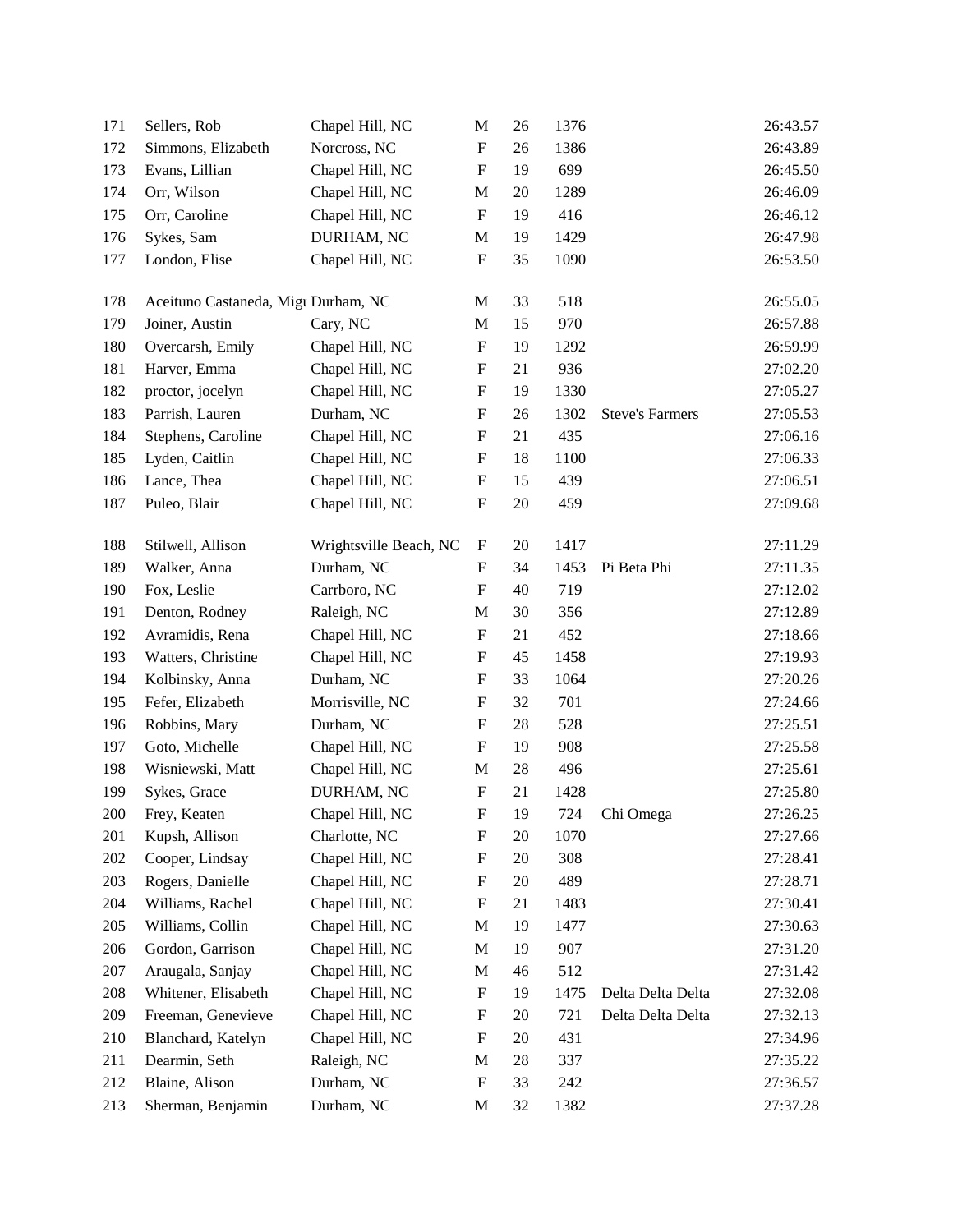| 214 | Sherman, Jennifer  | Durham, NC        | $\boldsymbol{\mathrm{F}}$ | 32     | 1383 |                                | 27:37.34 |
|-----|--------------------|-------------------|---------------------------|--------|------|--------------------------------|----------|
| 215 | campos, hugo       | Durham, NC        | M                         | 23     | 271  | <b>TiC RUN</b>                 | 27:42.67 |
| 216 | Allen Jr., Charles | RALEIGH, NC       | $\mathbf M$               | 58     | 205  | Pi Beta Phi                    | 27:43.85 |
| 217 | Leadbetter, Diane  | DURHAM, NC        | $\boldsymbol{\mathrm{F}}$ | 18     | 1077 | <b>Ehringhaus Participants</b> | 27:44.70 |
| 218 | Lucas, Emily       | greensboro, NC    | $\boldsymbol{\mathrm{F}}$ | $22\,$ | 1096 |                                | 27:45.89 |
| 219 | Lockamon, Melanie  | Chapel Hill, NC   | $\boldsymbol{\mathrm{F}}$ | 20     | 1088 |                                | 27:47.49 |
| 220 | Neville, Paul      | Chapel Hill, NC   | $\mathbf M$               | 60     | 1286 |                                | 27:50.07 |
| 221 | LINVILLE, JACAI    | Durham, NC        | ${\bf F}$                 | 24     | 1085 | <b>TiC RUN</b>                 | 27:51.12 |
| 222 | Brewer, Huntley    | Winston-Salem, NC | M                         | 17     | 259  | Phi Delta Theta                | 27:52.24 |
| 223 | greene, catherine  | Unknown, NA       | $\mathbf f$               | 26     | 525  |                                | 27:52.49 |
| 224 | Keys, Nicole       | Greensboro, NC    | $\boldsymbol{\mathrm{F}}$ | 26     | 370  |                                | 27:52.90 |
| 225 | Neville, Kacie     | Chapel Hill, NC   | $\boldsymbol{\mathrm{F}}$ | 21     | 1285 | Eve Carson Executive (         | 27:54.42 |
| 226 | Keys, Kim          | Greensboro, NC    | $\boldsymbol{\mathrm{F}}$ | 22     | 369  |                                | 27:56.12 |
| 227 | Hart, Ellen        | Chapel Hill, NC   | F                         | 20     | 933  |                                | 27:57.64 |
| 228 | Lopez, Lili        | Raleigh, NC       | $\boldsymbol{\mathrm{F}}$ | 20     | 1092 |                                | 28:01.99 |
| 229 | Smith, Poodle      | Carrboro, NC      | $\boldsymbol{\mathrm{F}}$ | 24     | 1407 |                                | 28:02.75 |
| 230 | Kretchmar, Scott   | Carrboro, NC      | $\mathbf{M}$              | 68     | 1068 | <b>Steve's Farmers</b>         | 28:03.30 |
| 231 | Jenkins, Keenan    | Chapel Hill, NC   | $\mathbf M$               | 21     | 564  |                                | 28:04.52 |
| 232 | Rider, Aimee       | Chapel Hill, NC   | $\boldsymbol{\mathrm{F}}$ | 21     | 1345 |                                | 28:12.60 |
| 233 | Keating, Elizabeth | Charlotte, NC     | $\boldsymbol{\mathrm{F}}$ | 56     | 410  |                                | 28:12.74 |
| 234 | Casteel, Ashley    | Chapel Hill, NC   | $\boldsymbol{\mathrm{F}}$ | 20     | 281  |                                | 28:12.81 |
| 235 | Smith, Kitty       | Carrboro, NC      | $\boldsymbol{\mathrm{F}}$ | 26     | 1405 |                                | 28:13.62 |
| 236 | REYER, MELANIE     | Durham, NC        | $\boldsymbol{\mathrm{F}}$ | 23     | 1343 | <b>TiC RUN</b>                 | 28:13.63 |
| 237 | Mullis, Robin      | Carrboro, NC      | $\boldsymbol{\mathrm{F}}$ | 55     | 378  |                                | 28:14.73 |
| 238 | Mullis, Randall    | Carrboro, NC      | M                         | 52     | 377  |                                | 28:14.88 |
| 239 | Betancourt, Mariah | Durham, NC        | $\boldsymbol{\mathrm{F}}$ | 21     | 238  | <b>TiC RUN</b>                 | 28:16.23 |
| 240 | Shea, Richard      | Cary, NC          | $\mathbf M$               | 48     | 1379 |                                | 28:16.66 |
| 241 | Verilli, Hannah    | Chapel Hill, NC   | $\mathbf f$               | 18     | 537  |                                | 28:17.09 |
| 242 | whelan, Bridget    | Durham, NC        | $\boldsymbol{\mathrm{F}}$ | 26     | 1470 |                                | 28:17.38 |
| 243 | Cooke, Meredith    | Chapel Hill, NC   | $\boldsymbol{\mathrm{F}}$ | 18     | 513  |                                | 28:17.46 |
| 244 | Kelchner, Dave     | Chapel Hill, NC   | M                         | 58     | 428  |                                | 28:20.11 |
| 245 | Ryan, Maddie       | Chapel Hill, NC   | $\boldsymbol{\mathrm{F}}$ | 19     | 455  |                                | 28:24.68 |
| 246 | Pless, Hanna       | Chapel Hill, NC   | $\boldsymbol{\mathrm{F}}$ | 18     | 1318 |                                | 28:28.48 |
| 247 | Williams, David    | Raleigh, NC       | M                         | 51     | 1478 |                                | 28:28.52 |
| 248 | Kaminer, Hannah    | Asheville, NC     | $\boldsymbol{\mathrm{F}}$ | 25     | 974  | Kaminer Girls                  | 28:29.84 |
| 249 | Clever, Jana       | Chapel Hill, NC   | F                         | 29     | 299  |                                | 28:30.34 |
| 250 | clarke, emma       | athens, GA        | $\boldsymbol{\mathrm{F}}$ | 14     | 298  |                                | 28:31.62 |
| 251 | Webb, Jessica      | Raleigh, NC       | $\boldsymbol{\mathrm{F}}$ | 25     | 1465 |                                | 28:32.64 |
| 252 | Harward, Jeffrey   | Mebane, NC        | M                         | 47     | 938  |                                | 28:36.63 |
| 253 | Scott, Haley       | Chapel Hill, NC   | $\boldsymbol{\mathrm{F}}$ | 20     | 464  |                                | 28:38.21 |
| 254 | Hammer, Stephanie  | Slatington, PA    | F                         | 39     | 931  |                                | 28:38.58 |
| 255 | smyre, bonnie      | Chapel Hill, NC   | $\mathbf f$               | 38     | 1408 |                                | 28:38.84 |
| 256 | Weagraff, Logan    | Chapel Hill, NC   | M                         | 18     | 1464 |                                | 28:41.80 |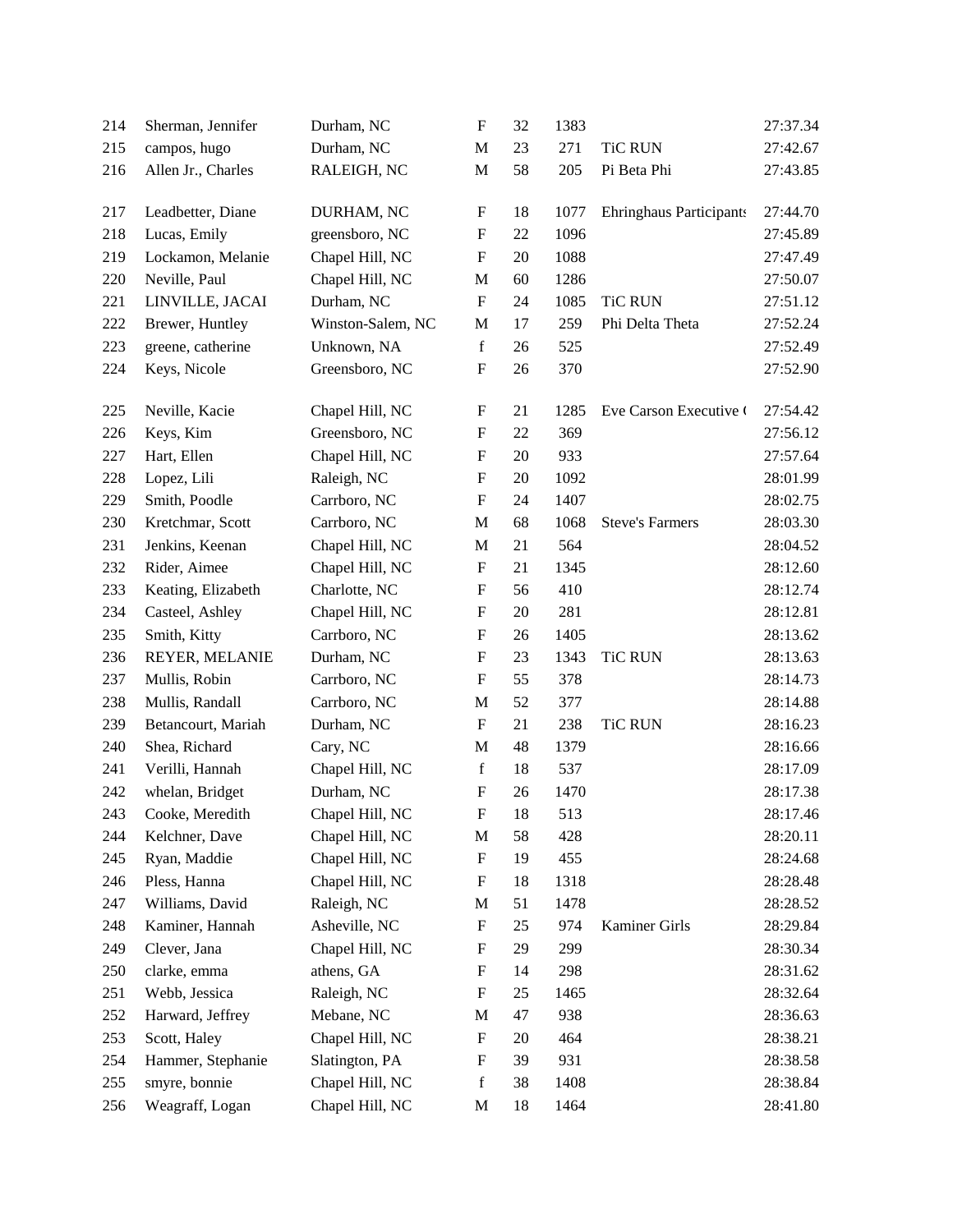| 257 | porter, lauren      | Durham, NC        | $\boldsymbol{\mathrm{F}}$ | 24 | 1320 | <b>TiC RUN</b>              | 28:42.91 |
|-----|---------------------|-------------------|---------------------------|----|------|-----------------------------|----------|
| 258 | Gauger, Matthew     | Durham, NC        | M                         | 35 | 731  |                             | 28:44.04 |
| 259 | Thompson, Joshua    | Henderson, NC     | M                         | 27 | 1433 |                             | 28:44.48 |
| 260 | Hussey, Alex        | Chapel Hill, NC   | M                         | 10 | 956  |                             | 28:45.32 |
| 261 | Iritani, Marisa     | Chapel Hill, NC   | $\boldsymbol{\mathrm{F}}$ | 20 | 957  |                             | 28:45.59 |
|     | Knechtel, Diana     | Chapel Hill, NC   | $\boldsymbol{\mathrm{F}}$ | 60 | 563  |                             | 28:46.1  |
| 262 | Andrews, David      | Morrisville, NC   | M                         | 53 | 214  |                             | 28:49.89 |
| 263 | Grady, Lauren       | Chapel Hill, NC   | ${\bf F}$                 | 18 | 911  | Alpha Chi Omega             | 28:55.52 |
| 264 | Eastman, Kate       | Unknown, NA       | F                         | 18 | 560  |                             | 28:55.55 |
| 265 | Hounshell, Sarah    | Raleigh, NC       | $\boldsymbol{\mathrm{F}}$ | 20 | 953  |                             | 28:56.68 |
| 266 | Creech, Chelsea     | Smithfield, NC    | $\boldsymbol{\mathrm{F}}$ | 19 | 319  | Wolfpacker                  | 28:59.54 |
| 267 | Carter, Callie      | Raleigh, NC       | $\boldsymbol{\mathrm{F}}$ | 24 | 278  |                             | 29:00.26 |
| 268 | Fisher, Bryan       | Chapel Hill, NC   | M                         | 27 | 705  |                             | 29:03.69 |
| 269 | Alfano, Louisa Ann  | Hillsborough, NC  | $\boldsymbol{\mathrm{F}}$ | 22 | 399  |                             | 29:04.38 |
| 270 | Johnson, Megan      | Chapel Hill, NC   | $\boldsymbol{F}$          | 30 | 967  |                             | 29:05.93 |
| 271 | Fulton, Meghan      | Chapel Hill, NC   | $\boldsymbol{\mathrm{F}}$ | 29 | 725  |                             | 29:06.24 |
| 272 | Cusack, Corey       | Carrboro, NC      | $\boldsymbol{\mathrm{F}}$ | 26 | 324  |                             | 29:07.25 |
| 273 | Reed, Ruth          | Chapel Hill, NC   | $\boldsymbol{\mathrm{F}}$ | 21 | 457  |                             | 29:10.44 |
| 274 | Ryan, Jeanne        | Durham, NC        | $\boldsymbol{\mathrm{F}}$ | 51 | 1361 |                             | 29:11.50 |
| 275 | SLATE, Taylor       | Chapel Hill, NC   | $\boldsymbol{\mathrm{F}}$ | 19 | 1396 | Alpha Delta Pi              | 29:13.23 |
| 276 | Prasertpol, Wissuta | Carrboro, NC      | $\boldsymbol{\mathrm{F}}$ | 26 | 1326 | <b>Steve's Farmers</b>      | 29:16.08 |
| 277 | Maynor, Billy       | Holly Springs, NC | M                         | 49 | 1246 | Lum Runners                 | 29:16.54 |
| 278 | Livernois, Lainey   | Lincolnton, NC    | $\boldsymbol{\mathrm{F}}$ | 18 | 1086 | Pi Beta Phi                 | 29:20.14 |
| 279 | Nealon, Craig       | Chapel Hill, NC   | M                         | 52 | 454  |                             | 29:20.87 |
| 280 | Wiggins, Jennifer   | Chapel Hill, NC   | $\boldsymbol{\mathrm{F}}$ | 38 | 1476 |                             | 29:32.97 |
| 281 | Engle, Michelle     | Chapel Hill, NC   | $\boldsymbol{\mathrm{F}}$ | 40 | 694  |                             | 29:32.99 |
| 282 | Summers, Grace      | Durham, NC        | F                         | 21 | 427  |                             | 29:33.22 |
| 283 | Locker, Erin        | Carrboro, NC      | $\boldsymbol{\mathrm{F}}$ | 24 | 1089 |                             | 29:35.15 |
| 284 | Bottiny, Julia      | Chapel Hill, NC   | $\boldsymbol{\mathrm{F}}$ | 28 | 252  | Be the Good                 | 29:35.85 |
| 285 | Lunn, Hadley        | Chapel Hill, NC   | $\boldsymbol{\mathrm{F}}$ | 18 | 1099 |                             | 29:36.85 |
| 286 | Yip, Juliette       | Durham, NC        | ${\bf F}$                 | 24 | 1495 |                             | 29:39.87 |
| 287 | Love, Robert        | Chapel Hill, NC   | M                         | 52 | 1093 |                             | 29:41.96 |
| 288 | Daniels, Chris      | Selma, NC         | $\mathbf M$               | 37 | 326  | <b>Branch Chapel Church</b> | 29:42.71 |
| 289 | DeLucia, Rebecca    | Chapel Hill, NC   | $\boldsymbol{\mathrm{F}}$ | 19 | 338  | Pi Beta Phi                 | 29:45.40 |
| 290 | Fleishman, Hannah   | Fayetteville, NC  | $\boldsymbol{\mathrm{F}}$ | 21 | 709  |                             | 29:46.18 |
| 291 | Gnonkonde, Junior   | Chapel Hill, NC   | $\mathbf{M}$              | 19 | 436  |                             | 29:46.25 |
| 292 | Crume, Richard      | Chapel Hill, NC   | $\mathbf M$               | 60 | 323  |                             | 29:48.02 |
| 293 | Ensing, Rachel      | Durham, NC        | $\boldsymbol{\mathrm{F}}$ | 23 | 407  |                             | 29:49.55 |
| 294 | Porter, Tina        | DURHAM, NC        | F                         | 38 | 1321 |                             | 29:53.94 |
| 295 | Carlstein, Anne     | Chapel Hill, NC   | f                         | 14 | 517  |                             | 29:55.15 |
| 296 | Malkemes, Mackensie | Carrboro, NC      | $\boldsymbol{\mathrm{F}}$ | 27 | 374  | Carrboro High               | 29:56.90 |
| 297 | Robinette, Matt     | Eden, NC          | M                         | 29 | 1348 |                             | 29:59.64 |
| 298 | Lemons, Carena      | Durham, NC        | $\boldsymbol{\mathrm{F}}$ | 36 | 485  |                             | 30:02.58 |
| 299 | Caulfield, Kristen  | Chapel Hill, NC   | $\boldsymbol{F}$          | 31 | 282  | Pi Beta Phi                 | 30:02.59 |
|     |                     |                   |                           |    |      |                             |          |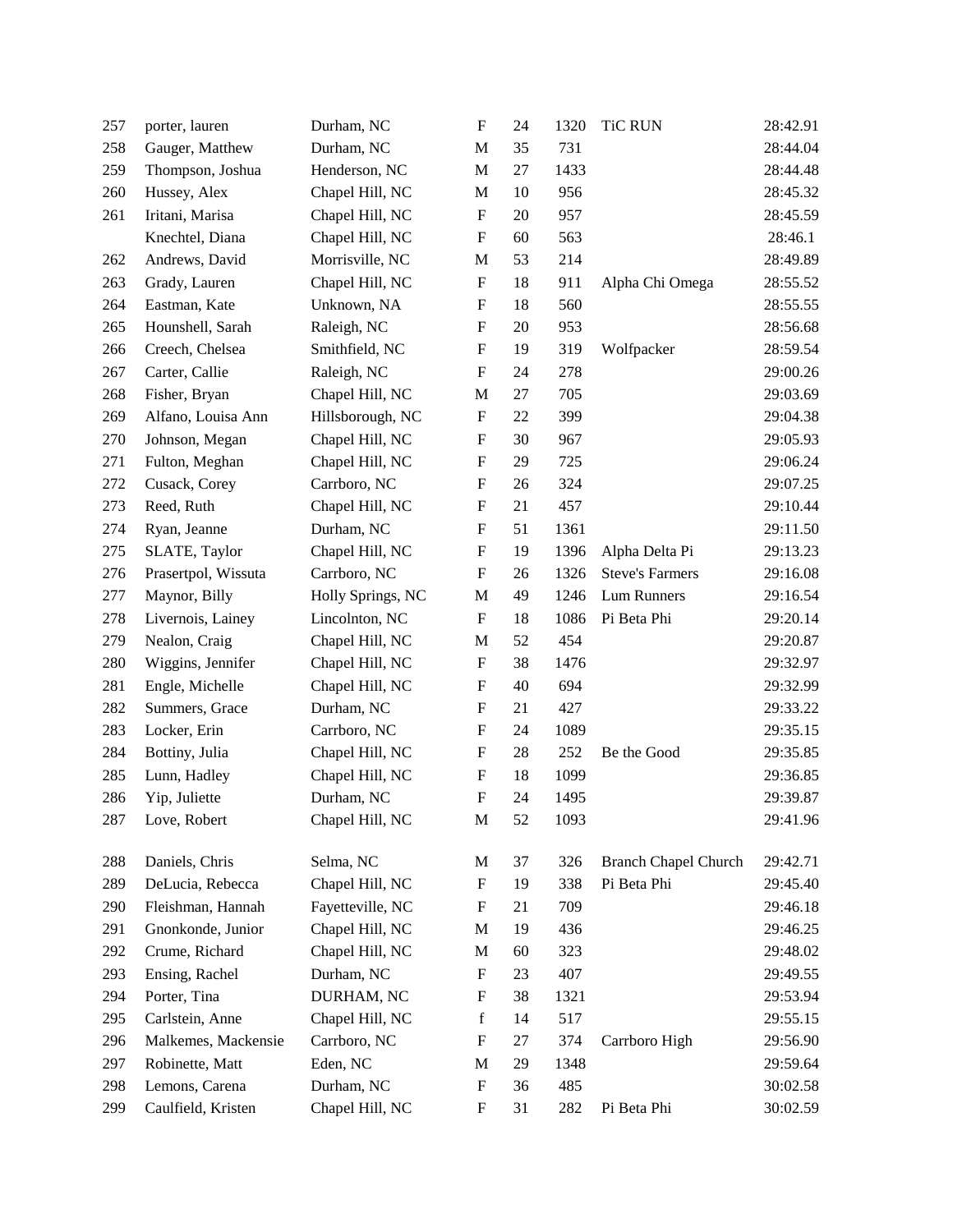| 300 | Showden, Carisa      | Carrboro, NC      | $\boldsymbol{\mathrm{F}}$ | 39 | 1384 |                            | 30:04.51 |
|-----|----------------------|-------------------|---------------------------|----|------|----------------------------|----------|
| 301 | Guerrero, Jorge      | Durham, NC        | M                         | 36 | 922  |                            | 30:08.63 |
| 302 | Mwaura, Caroline     | Unknown, NA       | $\boldsymbol{\mathrm{F}}$ | 20 | 497  |                            | 30:09.00 |
| 303 | Palsha, Sharon       | Chapel Hill, NC   | $\boldsymbol{\mathrm{F}}$ | 57 | 561  |                            | 30:10.28 |
| 304 | Skelton, Sara        | Chapel Hill, NC   | $\boldsymbol{\mathrm{F}}$ | 21 | 1394 |                            | 30:17.73 |
| 305 | Vesser, Margaret     | Durham, NC        | $\mathbf F$               | 27 | 382  |                            | 30:21.64 |
| 306 | Kaminer, Sarah       | Chapel Hill, NC   | F                         | 21 | 976  | Kaminer Girls              | 30:26.09 |
| 307 | Durkin, John         | Sayville, NY      | M                         | 55 | 354  |                            | 30:36.73 |
| 308 | Ytuarte, Tess        | Chapel Hill, NC   | $\boldsymbol{\mathrm{F}}$ | 20 | 460  |                            | 30:40.28 |
| 309 | Oppewal, Anneke      | Chapel Hill, NC   | $\boldsymbol{\mathrm{F}}$ | 20 | 477  |                            | 30:44.36 |
| 310 | smith, ann           | Raleigh, NC       | ${\bf F}$                 | 50 | 1398 | <b>Steve's Farmers</b>     | 30:52.24 |
| 311 | Mason, Caitlin       | Chapel Hill, NC   | F                         | 20 | 1244 |                            | 30:52.39 |
| 312 | Campbell, JJ         | Durham, NC        | F                         | 42 | 270  |                            | 30:53.22 |
| 313 | Ellington, Chris     | Cary, NC          | M                         | 46 | 360  |                            | 30:53.46 |
| 314 | Torell, Kent         | Carrboro, NC      | M                         | 21 | 474  |                            | 30:55.96 |
| 315 | Parrish, Andrew      | Durham, NC        | $\mathbf M$               | 34 | 1300 | <b>Steve's Farmers</b>     | 30:56.58 |
| 316 | Whitaker, Sally      | Hillsborough, NC  | $\boldsymbol{\mathrm{F}}$ | 36 | 1471 |                            | 30:57.79 |
| 317 | Giles, Eileen        | Chapel Hill, NC   | F                         | 19 | 737  | <b>UNC Women's Lacross</b> | 31:06.43 |
| 318 | Anderson, Jennifer   | High Point, NC    | $\boldsymbol{\mathrm{F}}$ | 45 | 210  | Phi Delta Theta            | 31:07.99 |
| 319 | Anderson, Riley      | High Point, NC    | $\mathbf M$               | 15 | 212  | Phi Delta Theta            | 31:08.10 |
| 320 | Kaminer, Kingsley    | Asheville, NC     | $\mathbf F$               | 58 | 975  | Kaminer Girls              | 31:08.83 |
| 321 | Broome, Allison      | Chapel Hill, NC   | $\boldsymbol{\mathrm{F}}$ | 21 | 263  |                            | 31:09.90 |
| 322 | Potts, Jennifer      | Chapel Hill, NC   | $\boldsymbol{\mathrm{F}}$ | 25 | 1324 |                            | 31:12.87 |
| 323 | Broderick, Katherine | Durham, NC        | $\mathbf F$               | 48 | 261  |                            | 31:13.87 |
| 324 | Ortiz, Andrea        | Durham, NC        | $\boldsymbol{\mathrm{F}}$ | 30 | 1290 |                            | 31:18.08 |
| 325 | Marrufo, Maria       | Durham, NC        | $\mathbf F$               | 32 | 1240 | <b>Steve's Farmers</b>     | 31:18.32 |
| 326 | watters, jacques     | Chapel Hill, NC   | m                         | 45 | 1460 |                            | 31:21.00 |
| 327 | Wayson, George       | Durham, NC        | M                         | 51 | 384  | Team UNC Wellness          | 31:21.64 |
| 328 | McGowan, Morgan      | Chapel Hill, NC   | $\boldsymbol{\mathrm{F}}$ | 18 | 1258 |                            | 31:21.72 |
| 329 | Andrews, Victoria    | Morrisville, NC   | ${\bf F}$                 | 16 | 216  |                            | 31:21.97 |
| 330 | Garman, Logan        | Chapel Hill, NC   | $\boldsymbol{\mathrm{F}}$ | 18 | 727  |                            | 31:22.03 |
| 331 | Farley, Will         | Chapel Hill, NC   | M                         | 24 | 521  |                            | 31:23.21 |
| 332 | Morris, Penny        | Durham, NC        | $\boldsymbol{\mathrm{F}}$ | 53 | 1277 |                            | 31:24.14 |
| 333 | Morris, Emily        | Durham, NC        | $\boldsymbol{\mathrm{F}}$ | 20 | 1276 |                            | 31:26.65 |
| 334 | Andrews, Wendy       | Morrisville, NC   | $\boldsymbol{\mathrm{F}}$ | 49 | 217  |                            | 31:29.85 |
| 335 | Knepp, Warren        | Durham, NC        | M                         | 51 | 371  |                            | 31:31.69 |
| 336 | Kanoy, Rick          | winston-salem, nc | $\mathbf M$               | 62 | 979  |                            | 31:31.97 |
| 337 | Crespo, Sharon       | Haw River, NC     | $\boldsymbol{\mathrm{F}}$ | 38 | 320  |                            | 31:35.05 |
| 338 | Giduz, Tom           | Chapel Hill, NC   | M                         | 55 | 363  |                            | 31:35.17 |
| 339 | giduz, elizabeth     | Chapel Hill, NC   | $\boldsymbol{\mathrm{F}}$ | 53 | 362  |                            | 31:35.23 |
| 340 | Hayman, Wilson       | Raleigh, NC       | M                         | 20 | 940  |                            | 31:39.98 |
| 341 | McCann, Michael      | Dudley, NC        | $\mathbf M$               | 57 | 1253 |                            | 31:41.77 |
| 342 | Fritz, Julie         | Chapel Hill, NC   | $\boldsymbol{\mathrm{F}}$ | 53 | 478  |                            | 31:43.64 |
| 343 | Price, Holly         | Selma, NC         | F                         | 15 | 451  |                            | 31:47.09 |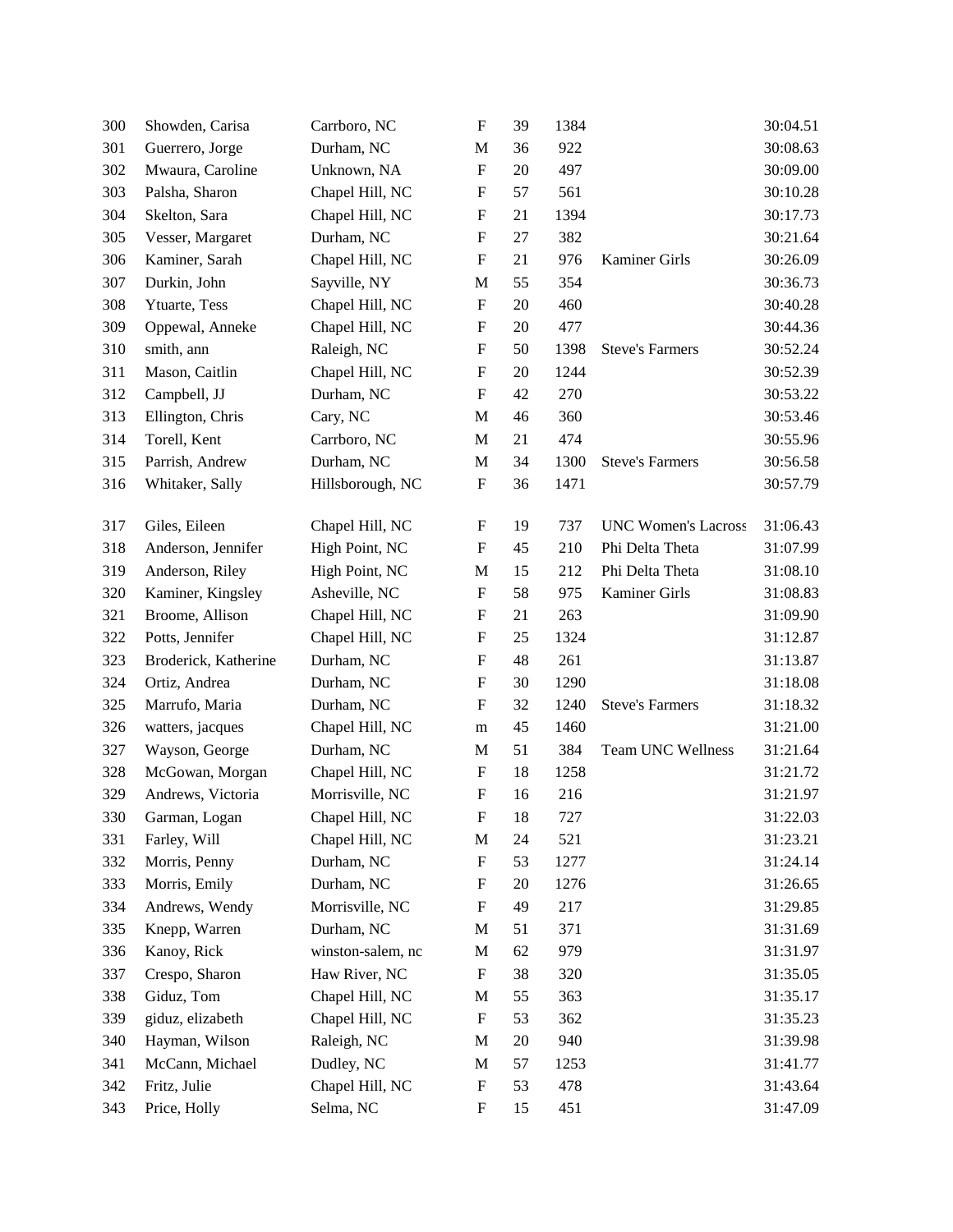| 344 | Simon, Joanne         | <b>GRAHAM, NC</b>    | $\boldsymbol{\mathrm{F}}$ | 39 | 1387 |                     | 31:48.71 |
|-----|-----------------------|----------------------|---------------------------|----|------|---------------------|----------|
| 345 | Savignano, Alison     | Chapel Hill, NC      | $\boldsymbol{\mathrm{F}}$ | 24 | 1366 |                     | 31:55.35 |
| 346 | east, ruth            | Yanceyville, NC      | $\mathbf F$               | 70 | 689  |                     | 32:03.28 |
| 347 | Quick, Kelly          | Durham, NC           | $\boldsymbol{\mathrm{F}}$ | 25 | 1332 |                     | 32:07.46 |
| 348 | Mazzocchi, Megan      | Chapel Hill, NC      | $\boldsymbol{\mathrm{F}}$ | 52 | 1250 |                     | 32:07.89 |
| 349 | Freeman, Logan        | Chapel Hill, NC      | $\boldsymbol{\mathrm{F}}$ | 18 | 722  |                     | 32:08.22 |
| 350 | Stewart, Allison      | Durham, NC           | $\mathbf F$               | 22 | 1416 |                     | 32:11.35 |
| 351 | Sharpless, Evan       | Durham, NC           | $\mathbf F$               | 21 | 488  |                     | 32:11.48 |
| 352 | Alfano, Mary Stuart   | Hillsborough, NC     | $\boldsymbol{\mathrm{F}}$ | 49 | 400  |                     | 32:17.83 |
| 353 | McAllister, Katherine | Chapel Hill, NC      | $\boldsymbol{\mathrm{F}}$ | 21 | 1252 |                     | 32:27.26 |
| 354 | Lewis, Christina      | Croton-on-Hudson, NY | F                         | 19 | 1082 |                     | 32:31.17 |
| 355 | Katt, Jennie          | Carrboro, NC         | F                         | 31 | 980  |                     | 32:31.58 |
| 356 | Piner, Lucy           | Hillsborough, NC     | $\boldsymbol{\mathrm{F}}$ | 56 | 1315 |                     | 32:38.33 |
| 357 | Johnson, Brad         | Pittsboro, NC        | M                         | 41 | 514  |                     | 32:39.43 |
| 358 | Raynor, Aaron         | Chapel Hill, NC      | $\mathbf M$               | 21 | 1337 |                     | 32:43.56 |
| 359 | Mazzocchi, Seton      | Chapel Hill, NC      | F                         | 22 | 1251 |                     | 32:43.63 |
| 360 | Leydey, Melanie       | Durham, NC           | $\boldsymbol{\mathrm{F}}$ | 47 | 529  |                     | 32:47.46 |
| 361 | Cossaart, Darren      | Oak Ridge, NC        | M                         | 48 | 314  |                     | 32:49.11 |
| 362 | Zakrzewski, December  | Kenly, NC            | F                         | 25 | 1497 |                     | 32:50.20 |
| 363 | Cayless, Jennifer     | Chapel Hill, NC      | $\boldsymbol{\mathrm{F}}$ | 42 | 283  |                     | 32:53.01 |
| 364 | Ramsey, Scott         | Chapel Hill, NC      | M                         | 39 | 1335 | Smith Middle School | 32:56.48 |
| 365 | Pray, Caroline        | Wilmington, NC       | F                         | 18 | 1327 |                     | 32:58.17 |
| 366 | Gutt, Katie           | Monroe, NC           | $\mathbf F$               | 19 | 926  |                     | 32:59.23 |
| 367 | Mikkola, Taylor       | Chapel Hill, NC      | $\boldsymbol{\mathrm{F}}$ | 18 | 1269 |                     | 32:59.76 |
| 368 | Nielsen, Saxony       | Scotch Plains, NJ    | $\boldsymbol{\mathrm{F}}$ | 21 | 1288 |                     | 33:00.76 |
| 369 | Floyd, Abbey          | winston-salem, nc    | F                         | 18 | 711  |                     | 33:02.17 |
| 370 | Roggenbuck, Sharon    | Hillsborough, NC     | $\boldsymbol{\mathrm{F}}$ | 74 | 379  |                     | 33:03.07 |
| 371 | downs, bertis         | athens, GA           | M                         | 56 | 349  |                     | 33:15.49 |
| 372 | Aryeetey, Ryan        | Chapel Hill, NC      | $\mathbf M$               | 18 | 220  |                     | 33:16.46 |
| 373 | Ghan, Swapnil         | Chapel Hill, NC      | $\mathbf M$               | 27 | 736  |                     | 33:18.73 |
| 374 | Harvey, Hannah        | Durham, NC           | ${\bf F}$                 | 40 | 937  |                     | 33:23.46 |
| 375 | Brodeur, Anna         | Durham, NC           | F                         | 37 | 262  |                     | 33:23.63 |
| 376 | Contat, Justin        | Chapel Hill, NC      | M                         | 28 | 303  |                     | 33:35.81 |
| 377 | Posthill, Camilla     | Chapel Hill, NC      | F                         | 25 | 1322 |                     | 33:44.95 |
| 378 | Moore, Laura          | Chapel Hill, NC      | F                         | 22 | 1274 |                     | 33:50.44 |
| 379 | bauers, erienne       | Chapel Hill, NC      | f                         | 23 | 232  |                     | 33:50.47 |
| 380 | STUTTS, JULIE         | Rocky Mount, NC      | ${\bf F}$                 | 38 | 1422 |                     | 33:52.43 |
| 381 | Batten, Allison       | Selma, NC            | $\boldsymbol{\mathrm{F}}$ | 19 | 231  |                     | 33:52.53 |
| 382 | Brewer, Elliott       | Chapel Hill, NC      | M                         | 21 | 258  |                     | 34:01.55 |
| 383 | Stanford, Katie       | Carrboro, NC         | $\boldsymbol{\mathrm{F}}$ | 21 | 1414 |                     | 34:03.21 |
| 384 | Michal, Kody          | Efland, NC           | F                         | 18 | 1268 |                     | 34:03.79 |
| 385 | Squires, Cassandra    | Chapel Hill, NC      | $\mathbf F$               | 20 | 1412 | Phi Beta Chi        | 34:07.59 |
| 386 | Jordan, Elizabeth     | Chapel Hill, NC      | $\boldsymbol{\mathrm{F}}$ | 49 | 971  |                     | 34:33.49 |
| 387 | Cagle, Jessica        | Charlotte, NC        | F                         | 22 | 480  |                     | 34:33.69 |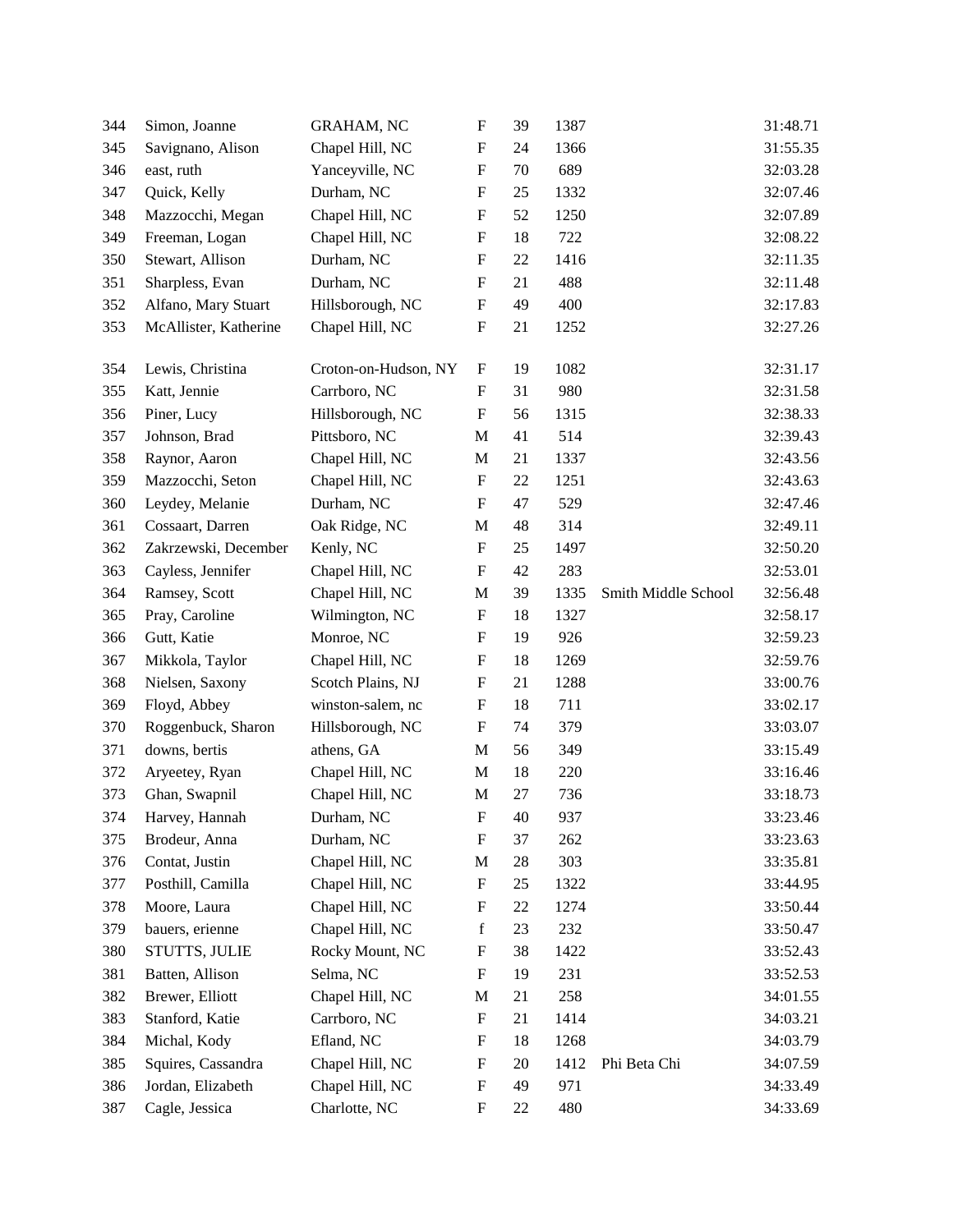| 388 | Driskill, Eileen     | Raleigh, NC     | $\boldsymbol{\mathrm{F}}$ | 50 | 353  |                                | 34:34.82 |
|-----|----------------------|-----------------|---------------------------|----|------|--------------------------------|----------|
| 389 | judy, jayson         | Gibsonville, NC | m                         | 26 | 367  |                                | 34:39.77 |
| 390 | Judy, Megan          | Gibsonville, NC | ${\bf F}$                 | 33 | 368  |                                | 34:39.99 |
| 391 | Whitener, Anne       | asheboro, NC    | F                         | 15 | 1474 |                                | 34:42.98 |
| 392 | Potts, Mary          | Chapel Hill, NC | $\boldsymbol{\mathrm{F}}$ | 18 | 1325 | <b>Ehringhaus Participants</b> | 34:46.06 |
| 393 | STUTTS, BRIAN        | Rocky Mount, NC | $\mathbf{M}$              | 39 | 1421 |                                | 34:48.48 |
| 394 | Tomlinson, Sarah     | Chapel Hill, NC | $\boldsymbol{\mathrm{F}}$ | 19 | 1437 |                                | 34:56.70 |
| 395 | Jones, Lisa          | Chapel Hill, NC | $\boldsymbol{\mathrm{F}}$ | 55 | 364  | Beta Theta Pi                  | 35:10.65 |
| 396 | Danilowicz, Jennifer | Mebane, NC      | $\boldsymbol{\mathrm{F}}$ | 33 | 329  |                                | 35:14.01 |
| 397 | Quick, Beth          | Durham, NC      | $\boldsymbol{\mathrm{F}}$ | 55 | 1331 |                                | 35:14.39 |
| 398 | Sutherland, Katie    | Carrboro, NC    | $\boldsymbol{\mathrm{F}}$ | 26 | 1427 |                                | 35:14.51 |
| 399 | johnson, dani        | Pittsboro, NC   | $\mathbf f$               | 39 | 515  |                                | 35:16.95 |
| 400 | Webb, Michael        | Snow Camp, NC   | $\mathbf{M}$              | 59 | 1466 |                                | 35:18.56 |
| 401 | Wayson, Jennifer     | Durham, NC      | $\boldsymbol{\mathrm{F}}$ | 46 | 385  | Team UNC Wellness              | 35:18.58 |
| 402 | Douthit, Daniel      | Chapel Hill, NC | $\mathbf{M}$              | 24 | 516  |                                | 35:19.89 |
| 403 | Cook, Suzanne        | Chapel Hill, NC | $\boldsymbol{\mathrm{F}}$ | 56 | 307  |                                | 35:20.24 |
| 404 | Van Giesen, Todd     | Fletcher, NC    | $\mathbf{M}$              | 53 | 1448 |                                | 35:28.68 |
| 405 | English, Lisa        | Chapel Hill, NC | $\boldsymbol{\mathrm{F}}$ | 52 | 696  |                                | 35:32.55 |
| 406 | Panda, Shampa        | Unknown, NA     | $\boldsymbol{\mathrm{F}}$ | 20 | 408  |                                | 35:34.45 |
| 407 | Christie, Trish      | DURHAM, NC      | $\boldsymbol{\mathrm{F}}$ | 32 | 295  | Durham Y                       | 35:38.19 |
| 408 | Peters, Katherine    | Chapel Hill, NC | $\boldsymbol{\mathrm{F}}$ | 19 | 1313 | Kappa Delta                    | 35:39.84 |
| 409 | Jackson, Sue         | Chapel Hill, NC | $\boldsymbol{\mathrm{F}}$ | 47 | 962  |                                | 35:41.76 |
| 410 | Crimmins, Julie      | Carrboro, NC    | $\boldsymbol{\mathrm{F}}$ | 21 | 321  | Eve Carson Executive (         | 35:45.23 |
| 411 | McLaughlin, Richard  | Chapel Hill, NC | $\mathbf M$               | 44 | 1260 |                                | 35:52.04 |
| 412 | McLaughlin, Miriam   | Chapel Hill, NC | $\boldsymbol{\mathrm{F}}$ | 45 | 1259 |                                | 35:52.37 |
| 413 | yow, sharon          | Haw River, NC   | f                         | 47 | 1496 |                                | 35:55.30 |
| 414 | Powers, Bill         | Chapel Hill, NC | $\mathbf{M}$              | 78 | 483  |                                | 35:58.02 |
| 415 | Rabin, Alexis        | Raleigh, NC     | $\boldsymbol{\mathrm{F}}$ | 21 | 1333 |                                | 36:00.36 |
| 416 | Andrews, Paige       | Chapel Hill, NC | $\boldsymbol{\mathrm{F}}$ | 21 | 215  |                                | 36:00.95 |
| 417 | Tatum, Kendrick      | Durham, NC      | ${\bf F}$                 | 49 | 1430 |                                | 36:11.95 |
| 418 | Bost, Sarah          | Mooresville, NC | F                         | 25 | 251  |                                | 36:13.12 |
| 419 | Reed, Jason          | Chapel Hill, NC | $\mathbf M$               | 29 | 1340 |                                | 36:13.12 |
| 420 | Cozart, Elizabeth    | Chapel Hill, NC | $\boldsymbol{\mathrm{F}}$ | 27 | 448  |                                | 36:33.45 |
| 421 | Wallace, Emily       | Waxhaw, NC      | $\boldsymbol{\mathrm{F}}$ | 19 | 1455 |                                | 36:35.21 |
| 422 | Welsh, Erin          | Oxford, NC      | $\boldsymbol{\mathrm{F}}$ | 18 | 1467 | <b>Ehringhaus Participants</b> | 36:38.68 |
| 423 | Carey, Laura         | Mebane, NC      | $\boldsymbol{F}$          | 34 | 273  |                                | 36:43.77 |
| 424 | Futterer, Anne       | Chapel Hill, NC | $\boldsymbol{\mathrm{F}}$ | 20 | 726  |                                | 36:44.71 |
| 425 | Ivie, Randy          | Cary, NC        | M                         | 54 | 959  |                                | 36:46.64 |
| 426 | Guthery, Cameron     | Chapel Hill, NC | M                         | 21 | 923  |                                | 36:49.19 |
| 427 | Houston, Lauren      | Hickory, NC     | ${\bf F}$                 | 21 | 954  | Pi Beta Phi                    | 36:53.19 |
| 428 | lohr, chuck          | Durham, NC      | $\mathbf{M}$              | 59 | 401  |                                | 36:55.10 |
| 429 | Palisky, Cassie      | Raleigh, NC     | $\boldsymbol{\mathrm{F}}$ | 24 | 1298 | Spartan Fit Club               | 36:56.96 |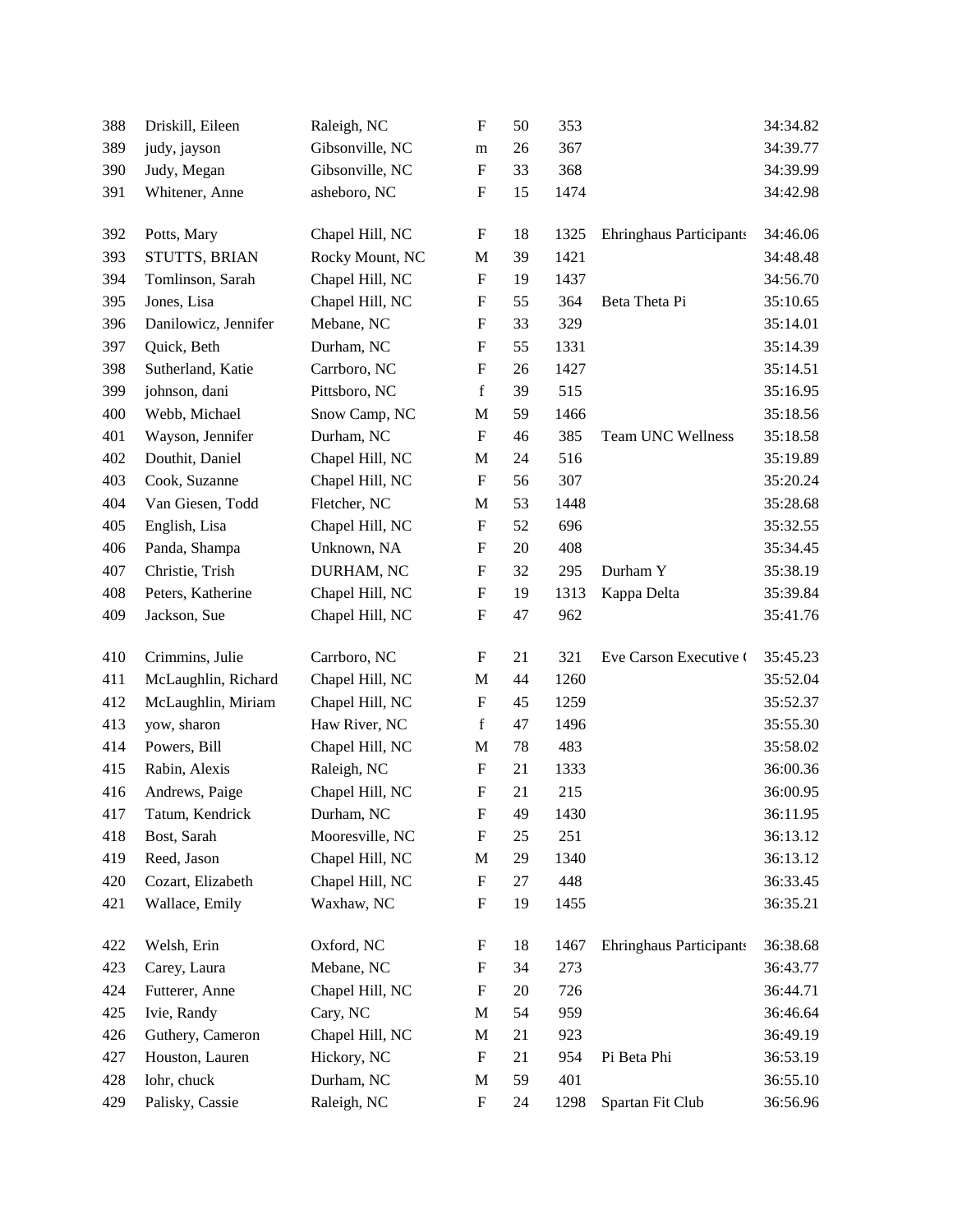| 430 | Wolonick, Rebecca                         | Chapel Hill, NC       | $\boldsymbol{\mathrm{F}}$ | 18     | 500  |                             | 37:01.55 |
|-----|-------------------------------------------|-----------------------|---------------------------|--------|------|-----------------------------|----------|
| 431 | Dickens, Parrish                          | Fuquay-Varina, NC     | $\boldsymbol{\mathrm{F}}$ | 42     | 341  |                             | 37:03.76 |
| 432 | Alkhaldi, Rana                            | Durham, NC            | $\boldsymbol{\mathrm{F}}$ | $22\,$ | 204  | <b>TiC RUN</b>              | 37:10.07 |
| 433 | Franklin, Steven                          | Chapel Hill, NC       | M                         | 62     | 720  |                             | 37:13.64 |
| 434 | Wertley-Rotenberry, Julia Chapel Hill, NC |                       | F                         | 41     | 1469 |                             | 37:14.12 |
| 435 | OBrien, Erica                             | Chapel Hill, NC       | F                         | 21     | 463  |                             | 37:38.66 |
| 436 | Chappell, Gina                            | Stem, NC              | $\boldsymbol{\mathrm{F}}$ | 40     | 290  |                             | 37:43.60 |
| 437 | Potts, Christopher                        | Youngstown, OH        | M                         | 23     | 1323 |                             | 37:45.14 |
| 438 | Heiser, Ciji                              | <b>BURLINGTON, NC</b> | $\boldsymbol{\mathrm{F}}$ | 28     | 942  |                             | 37:47.38 |
| 439 | Corbett, Sharon                           | Selma, NC             | $\boldsymbol{\mathrm{F}}$ | 50     | 310  |                             | 38:16.52 |
| 440 | Daniels, Maegan                           | Selma, NC             | F                         | 18     | 328  | <b>Branch Chapel Church</b> | 38:38.09 |
| 441 | Denning, John                             | Durham, NC            | $\mathbf M$               | 41     | 404  |                             | 38:40.91 |
| 442 | Sheets, Megan                             | Selma, NC             | $\boldsymbol{\mathrm{F}}$ | 18     | 1381 | <b>Branch Chapel Church</b> | 39:03.07 |
| 443 | King, Emery                               | Hillsborough, NC      | $\boldsymbol{\mathrm{F}}$ | $\tau$ | 987  |                             | 39:06.33 |
| 444 | King, Stephen                             | Hillsborough, NC      | $\mathbf M$               | 34     | 991  |                             | 39:06.43 |
| 445 | Embler, Jonathan                          | Durham, NC            | M                         | 37     | 693  | <b>Steve's Farmers</b>      | 39:07.09 |
| 446 | Thompson, Anne                            | Henderson, NC         | $\boldsymbol{\mathrm{F}}$ | 50     | 1432 |                             | 39:11.90 |
| 447 | Spencer, S.E.                             | Chapel Hill, NC       | $\boldsymbol{\mathrm{F}}$ | 21     | 422  |                             | 39:17.06 |
| 448 | Spencer, George                           | Marietta, GA          | $\mathbf M$               | 18     | 1411 |                             | 39:17.14 |
| 449 | Gervais, Jocelyne                         | Durham, NC            | $\mathbf F$               | 59     | 734  |                             | 39:38.82 |
| 450 | Egbert, Rebecca                           | Sanford, NC           | $\boldsymbol{\mathrm{F}}$ | 41     | 691  | <b>Steve's Farmers</b>      | 39:45.65 |
| 451 | Guthery, Cindy                            | RALEIGH, NC           | F                         | 53     | 424  |                             | 39:48.05 |
| 452 | Guthery, Paul                             | RALEIGH, NC           | M                         | 54     | 425  |                             | 39:57.96 |
| 453 | Smith, Jessica                            | Durham, NC            | $\mathbf f$               | 29     | 538  |                             | 40:26.60 |
| 454 | Rust, Wanda                               | Middlesex, NC         | $\boldsymbol{\mathrm{F}}$ | 52     | 1360 |                             | 40:45.90 |
| 455 | Dixon, Jessica                            | Carrboro, NC          | $\boldsymbol{\mathrm{F}}$ | 23     | 344  |                             | 40:49.78 |
| 456 | Dixon, steven                             | Carrboro, NC          | M                         | 24     | 345  |                             | 40:50.40 |
| 457 | Suson, Gail                               | Hillsborough, NC      | $\mathbf M$               | 40     | 1425 |                             | 40:56.32 |
| 458 | Spence-Reid, Canisha                      | Durham, NC            | F                         | 32     | 486  |                             | 41:18.89 |
| 459 | GRAY, ELIZABETH                           | Mebane, NC            | $\boldsymbol{\mathrm{F}}$ | 35     | 915  |                             | 41:25.36 |
| 460 | Van Giesen, Kathi                         | Fletcher, NC          | F                         | 47     | 1447 |                             | 41:59.93 |
| 461 | Cossaart, Spencer                         | Oak Ridge, NC         | $\mathbf M$               | 12     | 316  |                             | 42:22.28 |
| 462 | Morris, Sherri                            | WAKE FOREST, NC       | $\boldsymbol{\mathrm{F}}$ | 41     | 1278 |                             | 42:57.37 |
| 463 | Rich, Penny                               | Chapel Hill, NC       | F                         | 53     | 1344 | Chapel Hill Town Cour       | 43:35.21 |
| 464 | Wood, Hannah                              | Greensboro, NC        | $\boldsymbol{\mathrm{F}}$ | 24     | 1492 |                             | 43:35.43 |
| 465 | Drennan, Caitlin                          | Chapel Hill, NC       | F                         | 22     | 352  |                             | 43:35.48 |
| 466 | Bell, Beverly                             | Hillsborough, NC      | $\boldsymbol{\mathrm{F}}$ | 55     | 236  |                             | 43:46.44 |
| 467 | Schuler, Carl                             | Chapel Hill, NC       | ${\rm m}$                 | 52     | 535  |                             | 44:29.17 |
| 468 | Powers, Ann                               | Chapel Hill, NC       | $\mathbf f$               | 74     | 484  |                             | 44:37.81 |
| 469 | umminger, bruce                           | Chapel Hill, NC       | m                         | 71     | 1445 |                             | 44:49.09 |
| 470 | fleming, mary                             | Durham, NC            | $\boldsymbol{\mathrm{F}}$ | 49     | 710  |                             | 44:54.64 |